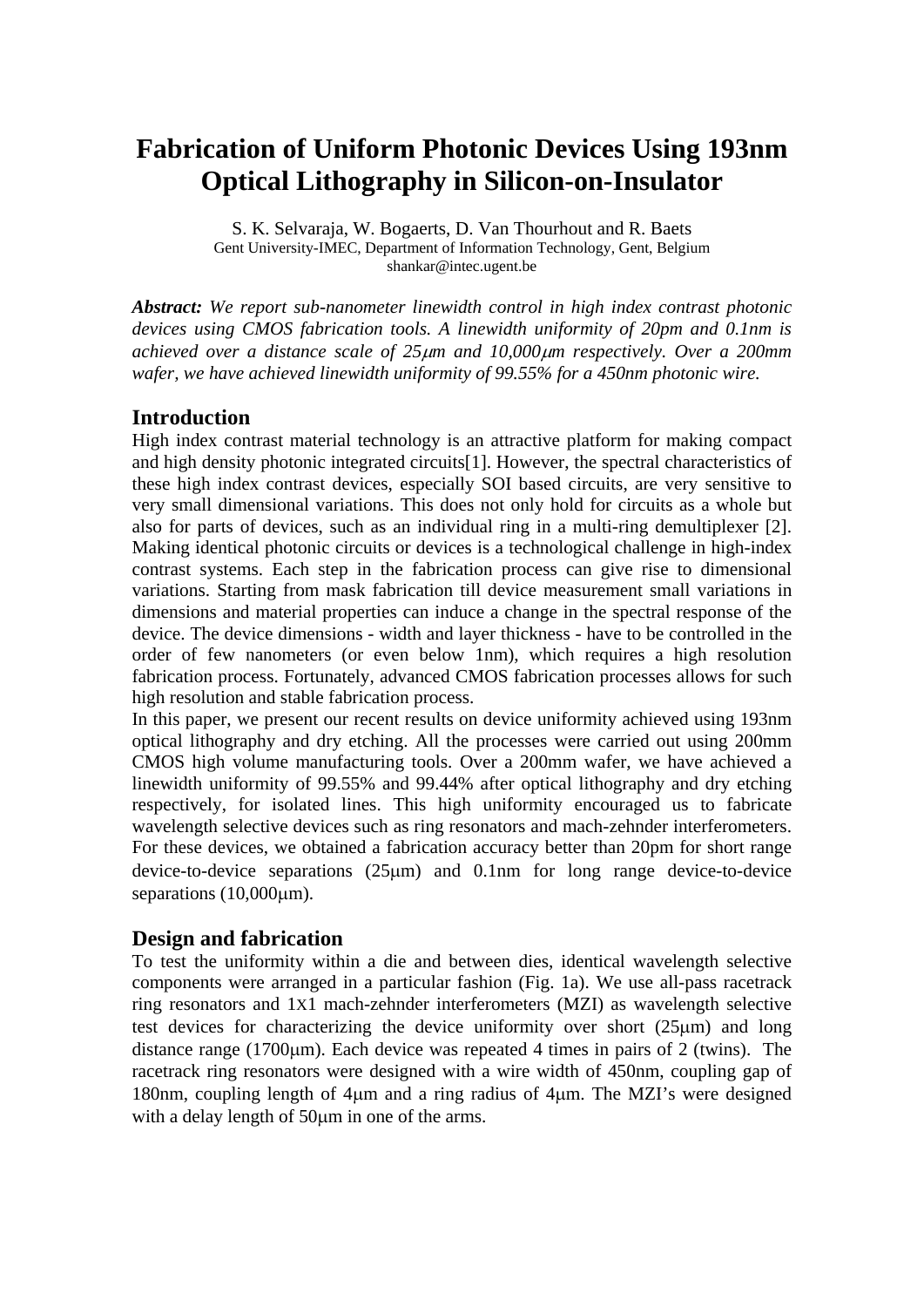

Fig. 1 (a) Die layout in a 200mm wafer , (b) Device layout in a die and (c) SEM picture of the ring pair

A 200mm SOI wafer was patterned with the mask containing the test devices described above (Fig. 1a). The fabrication was done in a CMOS pilot line at IMEC, Leuven, Belgium. We used 193nm optical lithography (ASML/1100) and dry etching to define our circuits. For comparison, we have also used 248nm optical lithography [3] and etching to compare the process with our new 193nm lithography process [4]. Fig.1b depicts one of the fabricated pairs of ring resonators. During the fabrication process the linewidths were measured at two stages, first, the resist linewidth after optical lithography and then the silicon wire width at the end of the fabrication process. Accurate linewidths were measured using critical dimension scanning electron microscope (CD-SEM). The linewidth measurement was done at 175 locations in a 200mm wafer. For a 450nm photonic wire, a standard deviation  $(1\sigma)$  of 2nm and 2.6nm was obtained after optical lithography and etching respectively. Table 1 summarizes the linewidth measurements statistics. A 15nm increase in the mean linewidth value after etch is due to the sloped sidewalls obtained after etching, which increase the photonic wire linewidth measured from the top. There is also a slight increase in the standard deviation after etch, which is associated with a non-uniform plasma distribution over the wafer, which subsequently increases the linewidth non-uniformity.

| Target linewidth $=$ 450nm        |                      |            |  |  |  |
|-----------------------------------|----------------------|------------|--|--|--|
|                                   | After<br>Lithography | After Etch |  |  |  |
| Mean linewidth (nm)               | 450.92               | 464.77     |  |  |  |
| Intra wafer stand, deviation (nm) | 2.01                 | 2.59       |  |  |  |
| Intra wafer range (nm)            | 5.50                 | 7.50       |  |  |  |
| Intra wafer stand. deviation (%)  | 0.45                 | 0.56       |  |  |  |
| Intra wafer range (%)             | 1.22                 | 1.61       |  |  |  |

**Table 1**  Linewidth statistics after 193nm optical lithography and dry etch Target linewidth  $= 450$ nm

#### **Device characterization**

The fabricated devices were optically characterized by coupling in TE polarized light from a broadband light source and measuring the output from the devices through a spectrum analyzer with a resolution of 0.12nm. Grating fiber couplers [5] were used for in and out coupling of light. The measurement spectrum was limited to the 1550nm telecom wavelength range (1520nm-1600nm). The spectral response of the ring resonators and MZI's was obtained to analyze intra (within) die and die-to-die uniformity.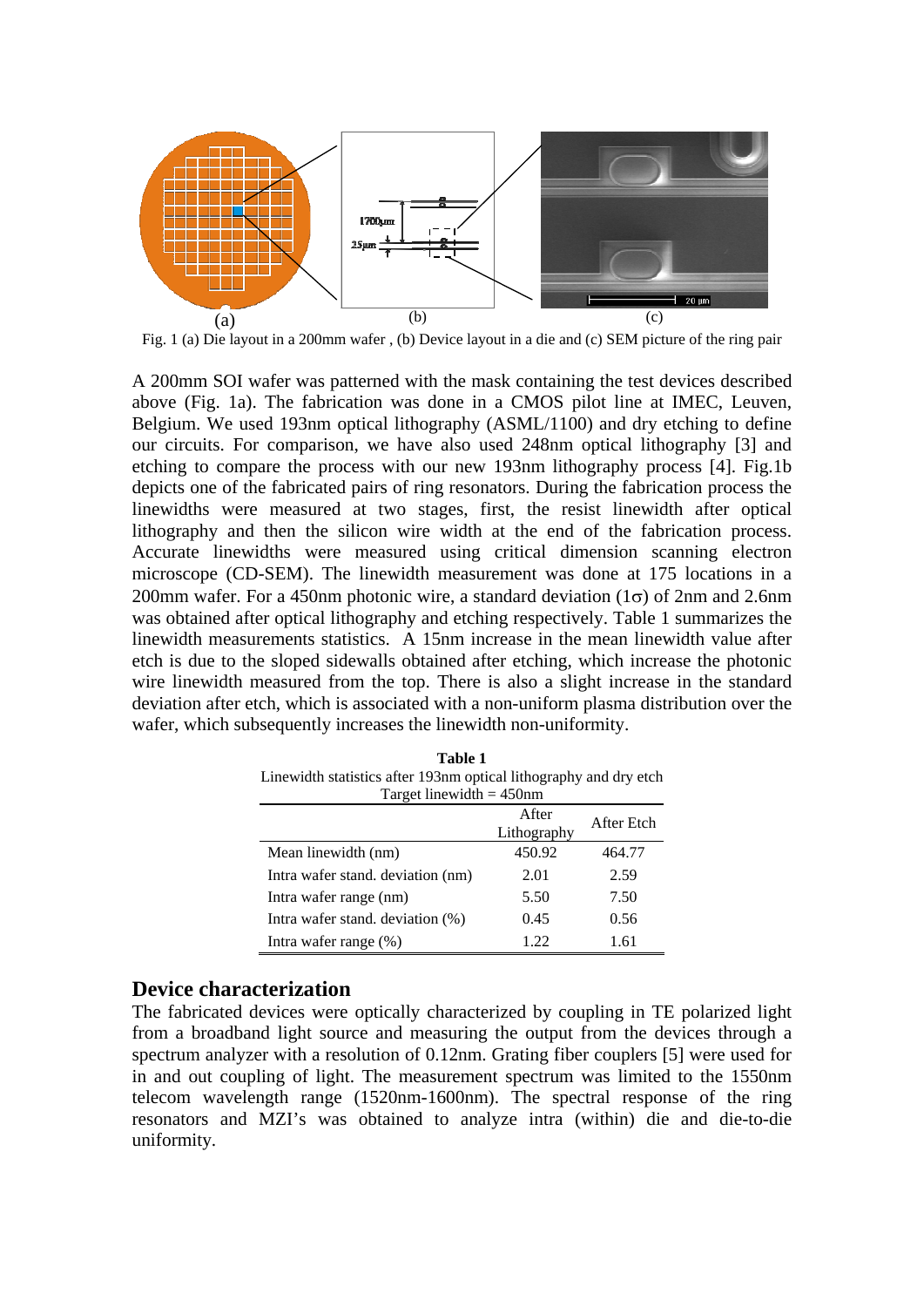# **Intra Die Uniformity**

Each die contains two pairs of ring resonators and MZI's as shown in Fig.1. Fig 2a shows the spectral response of four MZI's within a die, which were separated by 25μm (MZI-1,2 and MZI-3,4) and 1700μm (MZI-1,3 and MZI-2,4). Similarly, ring resonators were characterized (Fig. 2b). The measurements are summarized in Table 2. It can be clearly seen from Table 2 that the wavelength shift increases with an increase in the distance between the devices. This shift is more apparent when using 248nm lithography. Even though we used the same mask for 193nm and 248nm illumination, the linewidth variation using 248nm lithography is much higher than for 193nm lithography. These measurements clearly demonstrate the need for high resolution optical lithography for fabricating photonic devices.

From the measurements, we observed that the wavelength shift in the short distance range (25μm) ring resonator was below the resolution of our spectrum analyzer (0.12nm). Therefore, a tunable laser was used to characterize the resonance wavelength shift. With a sampling period of 10pm, we observed a peak shift of 20pm. This indicates an average linewidth offset of 20pm between the two ring linewidths. Fig.2b depicts the spectral response of two closely placed ring resonators. This short range linewidth uniformity achieved is comparable with matched ring resonators fabricated in SiN using e-beam lithography [2].

|                                                                      |                                                                                                   | Table 2                              |                                                                                       |                                        |
|----------------------------------------------------------------------|---------------------------------------------------------------------------------------------------|--------------------------------------|---------------------------------------------------------------------------------------|----------------------------------------|
|                                                                      |                                                                                                   | Within Die/Chip device uniformity    |                                                                                       |                                        |
| Distance between<br>the devices                                      | Average resonance wavelength shift<br>obtained using 193nm litho                                  |                                      | Average resonance wavelength shift<br>obtained using 248nm litho                      |                                        |
| (Within Die)                                                         | Ring resonator                                                                                    | MZI                                  | Ring resonator                                                                        | MZI                                    |
| $25 \mu m$                                                           | $0.15$ nm                                                                                         | 0.2nm                                | $0.3$ nm                                                                              | $0.7$ nm                               |
| $1700 \mu m$                                                         | $0.55$ nm                                                                                         | 0.6 <sub>nm</sub>                    | 7.8 <sub>nm</sub>                                                                     | 7.3nm                                  |
| $-50$<br>Transmission [dB]<br>-60<br>$-70$<br>$-80$<br>$-90$<br>1520 | $MZI - 3$<br>$MZI - 4$<br>1530<br>1580<br>1540<br>1550<br>1560<br>1570<br>1590<br>Wavelength [nm] | Transmission [a.u]<br>1554.0<br>1600 | <b>A</b> 11<br>$\mathbf{L}$<br>1555.5<br>1554.5<br>1555.0<br>1556.0<br>Wavelength[nm] | -Ring 1<br>-Ring 2<br>1556.5<br>1557.0 |
| (a)                                                                  |                                                                                                   | (b)                                  |                                                                                       |                                        |
|                                                                      | Fig. $2(a)$ Spectral response of AMZI's within a die                                              |                                      |                                                                                       |                                        |

Fig. 2 (a) Spectral response of 4 MZI's within a die, (b) Spectral response of two racetrack ring resonators which are 25μm apart.

# **Die-to-Die Uniformity**

Die-to-die or chip-to-chip uniformity is the device uniformity between two normally identical chips within a wafer. Die-to-die uniformity falls under long distance scale uniformity, at least few 10's of millimeter. Thus device uniformity is more complex than within a die. There are various factors (lithography tool etch, resist thickness, Si layer thickness, etc) contributing to the device non-uniformity and discriminating the contribution requires a detailed study of the different factors.

Table 3 shows the summary for 3 dies of the die-to-die measurements on ring resonators and MZI's. The average wavelength shift was calculated from 12 ring resonators and 12 MZI's (Fig. 3). A wavelength shift as low as 0.1nm was observed for ring resonators on